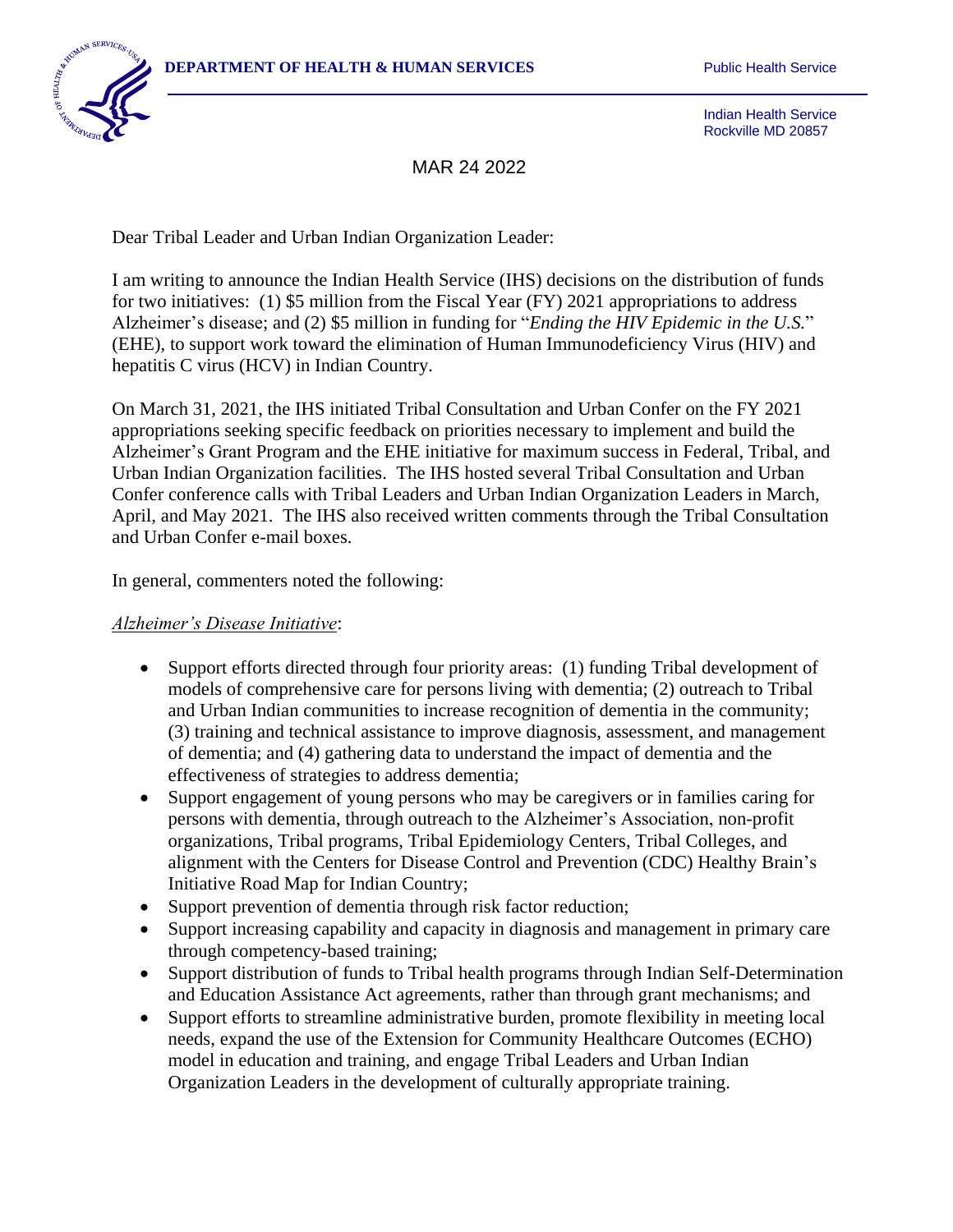# Page 2 – Tribal Leader and Urban Indian Organization Leader

### *Ending the HIV Epidemic Initiative*:

- Support efforts directed at the four priority areas: (1) diagnosing all people with HIV and HCV as early as possible; (2) treating people with HIV and HCV rapidly and effectively to reach sustained viral suppression; (3) preventing new HIV and HCV transmissions by using proven interventions, including pre-exposure prophylaxis and syringe service programs; and (4) responding quickly to HIV and HCV outbreaks to get prevention and treatment services to people who need them; and
- Commenters indicated a preference for not issuing the funds through a grant program, and, instead, requested that the IHS should distribute the funds to those areas through a different mechanism to organizations with demonstrated experience in addressing HIV and HCV disparities.

The allocation decisions for the two initiatives and distribution of the FY 2021 funding of \$5 million per initiative are described below.

### *Alzheimer's Disease Initiative*:

Pursuant to the FY 2021 Consolidated Appropriation Act, which authorizes funding for "Alzheimer's grants," the IHS will establish an Alzheimer's Grant Program to target the resources directly to Tribes, Tribal Organizations, Urban Indian Organizations, and IHS Direct Service hospitals and clinics working directly with Tribes to address Alzheimer's disease within Tribal communities. The IHS will allocate \$2.6 million to award through cooperative agreements (the award mechanism used when the awarding agency is substantially involved in the recipient's program) for Tribal health programs, Urban Indian Organizations, and program awards for IHS Direct Service programs working in close collaboration with the Tribes they serve. These cooperative agreements and program awards will support awardees in developing comprehensive and sustainable approaches to addressing Alzheimer's disease and other causes of dementia, focusing on awareness, recognition, diagnosis, assessment, management, and support for caregivers. In addition, these cooperative agreements and program awards will provide greater flexibility for awardees to meet the unique needs within their communities, while also providing models and promising practices for others.

The grant program allocation includes the following:

- Approximately \$2 million in cooperative agreements for Tribes, Tribal Organizations, and Urban Indian Organizations positioned to address Alzheimer's disease and related dementia;
- Approximately \$600,000 in program awards to IHS Direct Service programs working directly with Tribes to address Alzheimer's disease and other causes of dementia; and
- Approximately \$20,000 to be used for publication of a Notice of Funding Opportunity (NOFO) in the *Federal Register* and expenses associated with the Objective Review Committee.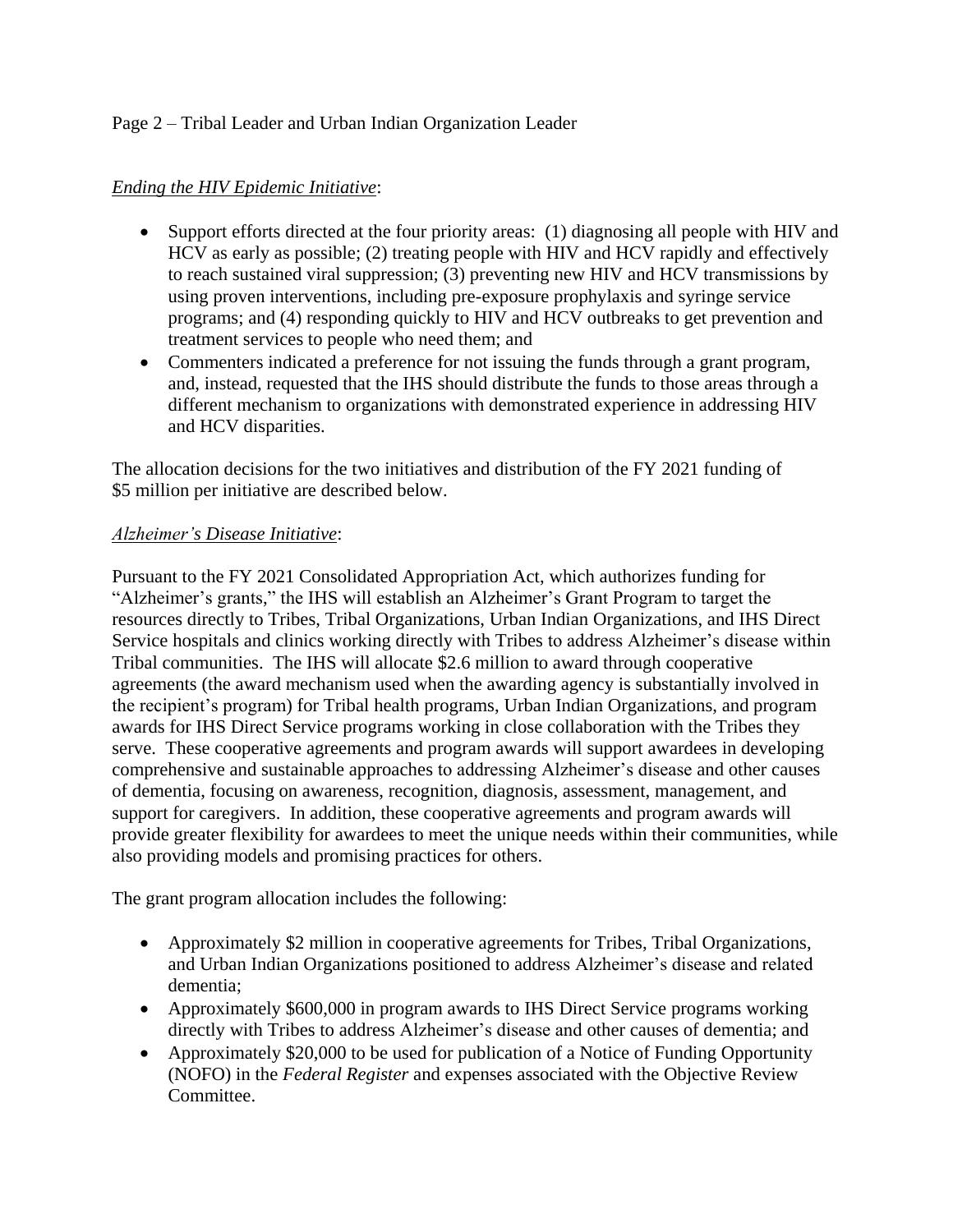### Page 3 – Tribal Leader and Urban Indian Organization Leader

Approximately \$1.33 million will support clinical training and caregiver coach training and support, including funding of an ECHO model for ongoing case-based training and technical assistance. In addition, approximately \$450,000 will support national infrastructure at the IHS Headquarters level, and approximately \$600,000 will support efforts to increase awareness, recognition, and detection of Alzheimer's disease and other causes of dementia through a national media campaign, so that those individuals and their families can receive needed services and support.

# *Ending the HIV Epidemic Initiative*:

The IHS will establish an EHE cooperative agreement to target resources directly to Tribes, Tribal Organizations, and Urban Indian Organizations to address *diagnosis and prevention activities or treatment activities* associated with HIV/HCV and sexually transmitted infections. The IHS will allocate approximately \$2.48 million for approximately 14 cooperative agreements, which will provide Tribes, Tribal Organizations, and Urban Indian Organizations greater flexibility to address appropriate activities within their communities. Creating the funding opportunity targets resources to communities working to address HIV/HCV and sexually transmitted infections.

The cooperative agreement allocation includes the following:

- Approximately \$1.28 million for Tribes, Tribal Organizations, and Urban Indian Organizations positioned to address HIV/HCV/sexually transmitted infections *diagnosis and prevention activities* (together with pre-exposure prophylaxis), including clinical training, public health professions training, and community education; and
- Approximately \$1.2 million for Tribes, Tribal Organizations, and Urban Indian Organizations for HIV/HCV/sexually transmitted infections *treatment* (including medications) via local Tribal and/or Urban Indian health systems, or through Purchased/Referred Care.

Approximately \$1.5 million will support clinical training, including funding for an ECHO model for ongoing case-based training and technical assistance. In addition, approximately \$620,000 will support national infrastructure at the IHS Headquarters level, and approximately \$400,000 will support a national media campaign.

As a next step, the IHS Office of Clinical and Preventive Services (OCPS) will publish NOFOs in the *Federal Register.* Thank you for your valuable input and continued partnership as we work to maximize our collective resources to support American Indian and Alaska Native communities by implementing two new initiatives.

I am grateful to the Tribal Leaders and Urban Indian Organization Leaders who shared essential feedback and recommendations on these funding decisions. We will begin the distribution of these funds as soon as possible.